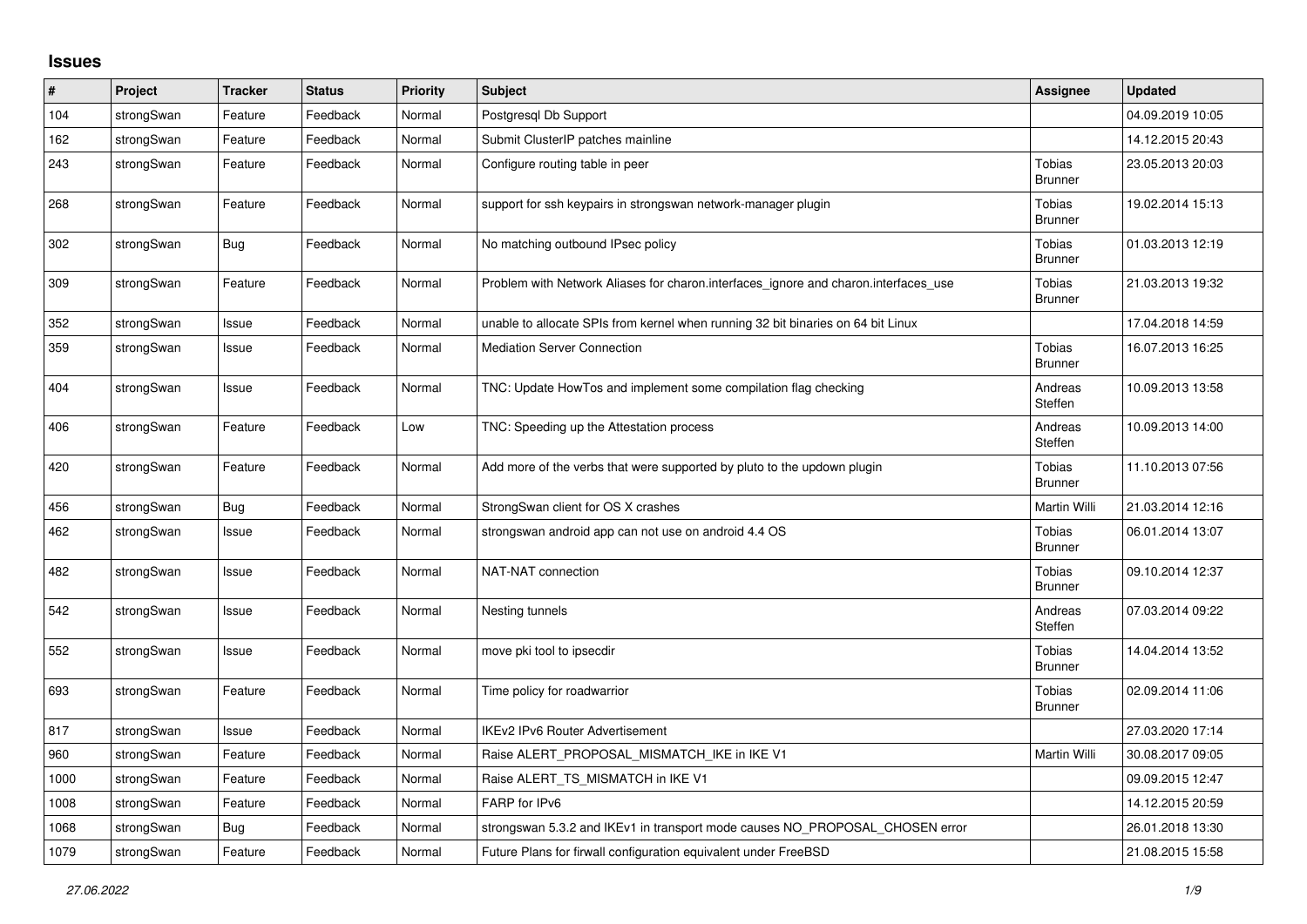| #    | Project    | <b>Tracker</b> | <b>Status</b> | <b>Priority</b> | <b>Subject</b>                                                                                                                                          | <b>Assignee</b>   | <b>Updated</b>   |
|------|------------|----------------|---------------|-----------------|---------------------------------------------------------------------------------------------------------------------------------------------------------|-------------------|------------------|
| 1082 | strongSwan | Feature        | Feedback      | Normal          | Framed-Route to set leftsubnet                                                                                                                          |                   | 07.10.2016 10:02 |
| 1157 | strongSwan | Issue          | Feedback      | Normal          | Message ID overflow RFC 5996 2.2                                                                                                                        |                   | 12.10.2015 13:52 |
| 1253 | strongSwan | Feature        | Feedback      | Normal          | Strongswan doesn't support CA bundles                                                                                                                   |                   | 19.01.2016 11:23 |
| 1276 | strongSwan | Issue          | Feedback      | Normal          | Threading: ext-auth hook blocks any other connection attempt                                                                                            |                   | 27.01.2016 12:28 |
| 1334 | strongSwan | Issue          | Feedback      | Normal          | Version 5.3.5, duplicated tunnel aftr IKE_SA rekeyed                                                                                                    |                   | 10.03.2016 11:06 |
| 1338 | strongSwan | Issue          | Feedback      | Normal          | problem with changing esp algorithm in strongswan                                                                                                       |                   | 10.03.2016 18:23 |
| 1383 | strongSwan | Issue          | Feedback      | Normal          | How to limit the amount of the installed Child_SAs                                                                                                      |                   | 08.04.2016 11:20 |
| 1422 | strongSwan | Issue          | Feedback      | Normal          | IKEv1: IKE_SA reauth vs. CHILD_SA rekey race prevents IKE_SA reauthentication in time                                                                   |                   | 20.04.2016 15:06 |
| 1456 | strongSwan | Issue          | Feedback      | Normal          | Missing Tunnel-Client-Endpoint & Tunnel-Server-Endpoint AVP in RADIUS Accounting Start/Stop<br>messages                                                 |                   | 11.05.2016 11:54 |
| 1482 | strongSwan | Feature        | Feedback      | Normal          | Allow changing init_limit_half_open etc. at runtime by reloading strongswan.conf                                                                        |                   | 26.05.2016 14:49 |
| 1506 | strongSwan | Feature        | Feedback      | Normal          | Enhance DoS protection to deny users that failed Authentication                                                                                         |                   | 17.06.2016 14:31 |
| 1559 | strongSwan | Feature        | Feedback      | Normal          | Expose received XAUTH/EAP username/password prompts via VICI, send secrets via VICI on<br>prompt                                                        |                   | 09.05.2017 16:28 |
| 2077 | strongSwan | Issue          | Feedback      | Normal          | Grace period before reassigning offline IP lease                                                                                                        |                   | 06.10.2017 10:44 |
| 2095 | strongSwan | Feature        | Feedback      | Normal          | Support liveness check in Strongswan                                                                                                                    |                   | 31.05.2017 00:56 |
| 2110 | strongSwan | Issue          | Feedback      | Normal          | Remote Identity (IDr) in IKE AUTH Response is sent as hex-encoded binary value instead of text<br>when setting leftid to type KEY_ID (leftid=@#xxxxxxx) |                   | 13.09.2016 21:42 |
| 2160 | strongSwan | Issue          | Feedback      | Normal          | support for opportunistic encryption                                                                                                                    |                   | 06.05.2020 10:32 |
| 2165 | strongSwan | Feature        | Feedback      | Normal          | missing LIBRESSL_VERSION_NUMBER support                                                                                                                 |                   | 03.11.2016 09:23 |
| 2184 | strongSwan | Issue          | Feedback      | Normal          | configuration with multiple RSA keys                                                                                                                    |                   | 14.12.2016 13:09 |
| 2185 | strongSwan | Feature        | Feedback      | Normal          | INTERNAL_IP4_SUBNET Attribute Support in Android Client                                                                                                 |                   | 10.12.2016 01:14 |
| 2202 | strongSwan | Feature        | Feedback      | Normal          | Radius NAS IP to be specified                                                                                                                           |                   | 18.01.2017 17:58 |
| 2203 | strongSwan | Issue          | Feedback      | Normal          | Protecting symetric traffic using high availability in gateway to gateway setup (both active)                                                           |                   | 15.02.2017 14:20 |
| 2273 | strongSwan | <b>Bug</b>     | Feedback      | Normal          | Unable to install strongswan client helper on OSX El Capitan                                                                                            |                   | 10.03.2017 15:34 |
| 2307 | strongSwan | Feature        | Feedback      | Normal          | Permit installation of trap policy for CHILD_SA configurations with unset local_addrs                                                                   |                   | 26.04.2017 15:04 |
| 2319 | strongSwan | Issue          | Feedback      | Normal          | gives up trying to bring up connection after DNS SERVFAIL                                                                                               |                   | 08.05.2017 15:41 |
| 2357 | strongSwan | Issue          | Feedback      | Normal          | How to initiate IPsec SA Transport Mode without IKE?                                                                                                    |                   | 18.01.2021 18:36 |
| 2392 | strongSwan | Feature        | Feedback      | Low             | enable eap-ttls in Android client                                                                                                                       | Tobias<br>Brunner | 04.07.2018 19:48 |
| 2394 | strongSwan | Issue          | Feedback      | Normal          | IP is not assigned after re-authentication                                                                                                              |                   | 04.08.2017 19:03 |
| 2400 | strongSwan | Issue          | Feedback      | Normal          | Is DPD supposed to detect dead tunnel, or dead IKE instance                                                                                             |                   | 11.01.2019 22:53 |
| 2409 | strongSwan | Feature        | Feedback      | Low             | Android client status details                                                                                                                           |                   | 18.08.2017 13:23 |
| 2411 | strongSwan | Issue          | Feedback      | Normal          | VPN server name resolution is done via overlay DNS server upon IKE disconnect                                                                           |                   | 22.08.2017 10:42 |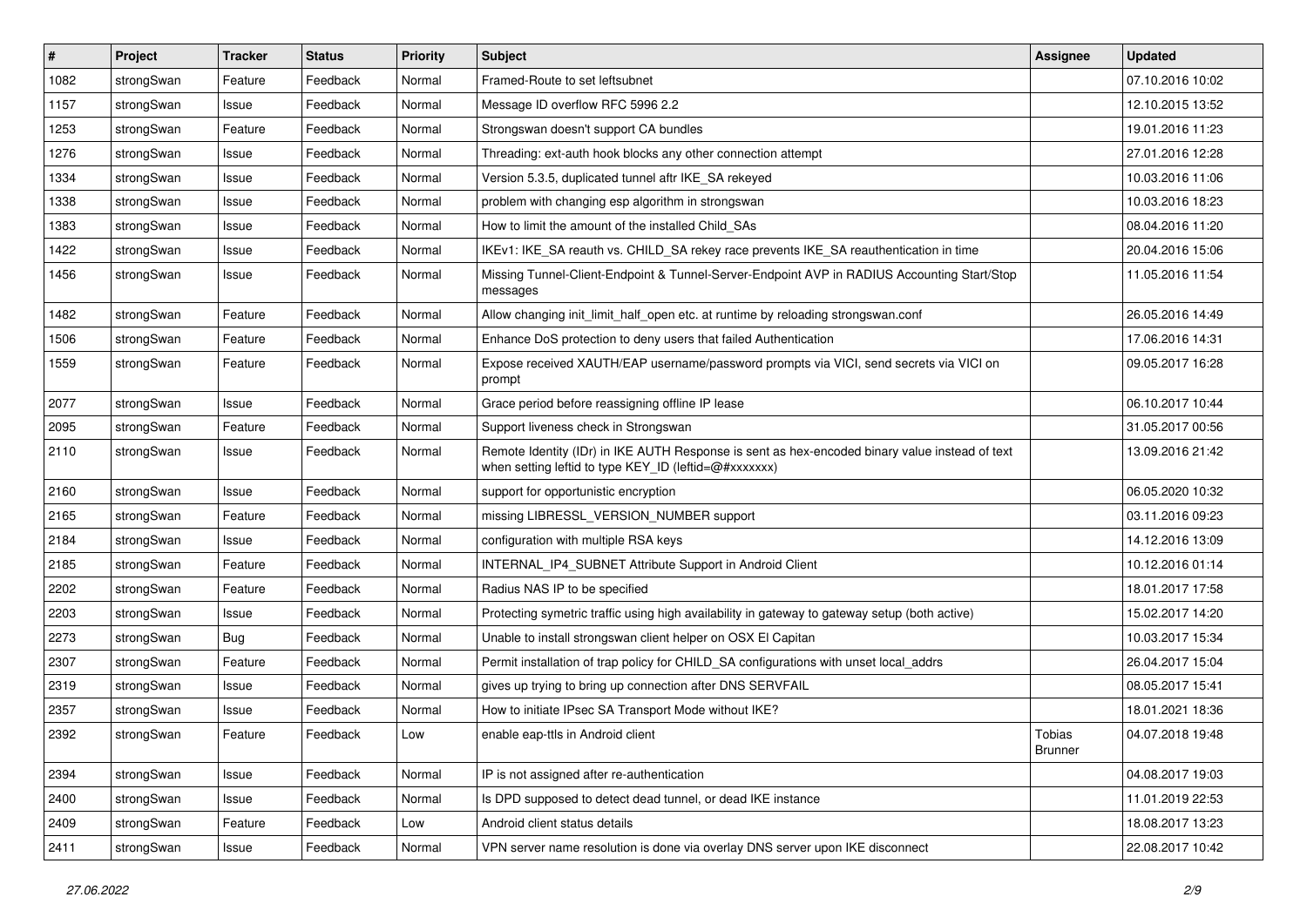| $\pmb{\#}$ | Project    | <b>Tracker</b> | <b>Status</b> | <b>Priority</b> | <b>Subject</b>                                                                                              | <b>Assignee</b> | <b>Updated</b>   |
|------------|------------|----------------|---------------|-----------------|-------------------------------------------------------------------------------------------------------------|-----------------|------------------|
| 2446       | strongSwan | Issue          | Feedback      | Normal          | Traffic loss during IKE reauth despite make-before-break enabled                                            |                 | 27.11.2017 17:12 |
| 2493       | strongSwan | Issue          | Feedback      | Normal          | Pkcs11 Plugin Returns w/Bogus Return Code                                                                   | Jordan Hrycaj   | 12.12.2017 15:58 |
| 2494       | strongSwan | Issue          | Feedback      | Normal          | Problems With 64bit Slot IDs With Pkcs11 Plugin                                                             | Jordan Hrycaj   | 12.12.2017 16:03 |
| 2495       | strongSwan | Feature        | Feedback      | Normal          | LibreSSL Plugin                                                                                             |                 | 13.12.2017 09:29 |
| 2560       | strongSwan | Issue          | Feedback      | Normal          | Duplicate CA cert requests sent                                                                             |                 | 28.02.2018 10:54 |
| 2580       | strongSwan | Issue          | Feedback      | Normal          | [CFG] handling xx attribute failed in Android or Ubuntu, but works in macOS                                 |                 | 09.03.2018 17:49 |
| 2618       | strongSwan | Issue          | Feedback      | Normal          | Query regarding assignment of Tunnel IP                                                                     |                 | 09.04.2018 10:57 |
| 2621       | strongSwan | Issue          | Feedback      | Normal          | Android: VPN connection stops working, strongSwan shows Connected                                           |                 | 06.07.2018 13:06 |
| 2668       | strongSwan | Feature        | Feedback      | Normal          | UE shall include the DEVICE_IDENTITY Notify payload                                                         |                 | 22.05.2018 13:48 |
| 2678       | strongSwan | Issue          | Feedback      | Normal          | Phase 1 issue                                                                                               |                 | 07.06.2018 20:06 |
| 2698       | strongSwan | Issue          | Feedback      | Low             | DSCP and kernel-libipsec                                                                                    |                 | 04.07.2018 15:01 |
| 2726       | strongSwan | Issue          | Feedback      | Normal          | Strongswan selects wrong source IP                                                                          |                 | 23.08.2018 13:38 |
| 2729       | strongSwan | Feature        | Feedback      | Normal          | Does Swanctl provide the same option as Ipsec with the rightID using a %?                                   |                 | 20.09.2018 17:37 |
| 2750       | strongSwan | Issue          | Feedback      | Normal          | setting WFP SA SPI failed: 0x80320035                                                                       |                 | 27.05.2019 11:59 |
| 2793       | strongSwan | Feature        | Feedback      | Normal          | Remote identity with certificate                                                                            |                 | 15.10.2018 10:20 |
| 2814       | strongSwan | Feature        | Feedback      | Normal          | Force Keepalive Packets if There is no NAT                                                                  |                 | 29.10.2018 15:47 |
| 2816       | strongSwan | Issue          | Feedback      | Normal          | order of DNS entries is reversed in /etc/resolv.conf                                                        |                 | 06.11.2018 10:41 |
| 2823       | strongSwan | Feature        | Feedback      | Low             | Implementing VPN peer failover                                                                              |                 | 16.11.2018 10:25 |
| 2835       | strongSwan | Issue          | Feedback      | Normal          | Rekeyed SA can't be deleted in standby node                                                                 |                 | 19.12.2018 02:52 |
| 2870       | strongSwan | Issue          | Feedback      | Normal          | DNS resolution outside of tunnel if DNS server is in remote TS                                              |                 | 22.01.2019 11:06 |
| 2958       | strongSwan | Issue          | Feedback      | Normal          | Trap policies with unspecified remote IP covering multiple specific ports constantly produce new<br>IKE_SAs |                 | 11.03.2019 15:03 |
| 2964       | strongSwan | Issue          | Feedback      | Normal          | Route to IKE Gateway Fails to Update Under Particular Configuration                                         |                 | 13.03.2019 10:38 |
| 2966       | strongSwan | Issue          | Feedback      | Normal          | Problems with large amount of subnets in leftsubnet configuration                                           |                 | 02.04.2019 10:35 |
| 2972       | strongSwan | Feature        | Feedback      | Normal          | how to add X509v3 Key Usage: Key Encipherment                                                               |                 | 13.03.2019 13:59 |
| 3041       | strongSwan | Issue          | Feedback      | Low             | fail2ban or equivalent                                                                                      |                 | 06.05.2019 09:07 |
| 3072       | strongSwan | Issue          | Feedback      | Normal          | Windows 10: setting WFP SA SPI fails with error 0x80320014                                                  |                 | 29.05.2019 14:34 |
| 3097       | strongSwan | Issue          | Feedback      | Normal          | charon restart behaviour                                                                                    |                 | 24.06.2019 16:09 |
| 3104       | strongSwan | Feature        | Feedback      | Normal          | EAP-RADIUS: binding address feature for routers with multiple interfaces connected to LAN.                  |                 | 17.06.2021 02:26 |
| 3122       | strongSwan | Issue          | Feedback      | Normal          | Strongswan software iterupts                                                                                |                 | 18.07.2019 02:27 |
| 3135       | strongSwan | Feature        | Feedback      | Normal          | Android client - settings for connection re-try                                                             |                 | 12.08.2019 16:32 |
| 3151       | strongSwan | Issue          | Feedback      | Normal          | Forecast stops forwarding multicast                                                                         |                 | 26.08.2019 14:06 |
| 3154       | strongSwan | Issue          | Feedback      | Normal          | signature validation failed only with sha2                                                                  |                 | 20.08.2019 11:51 |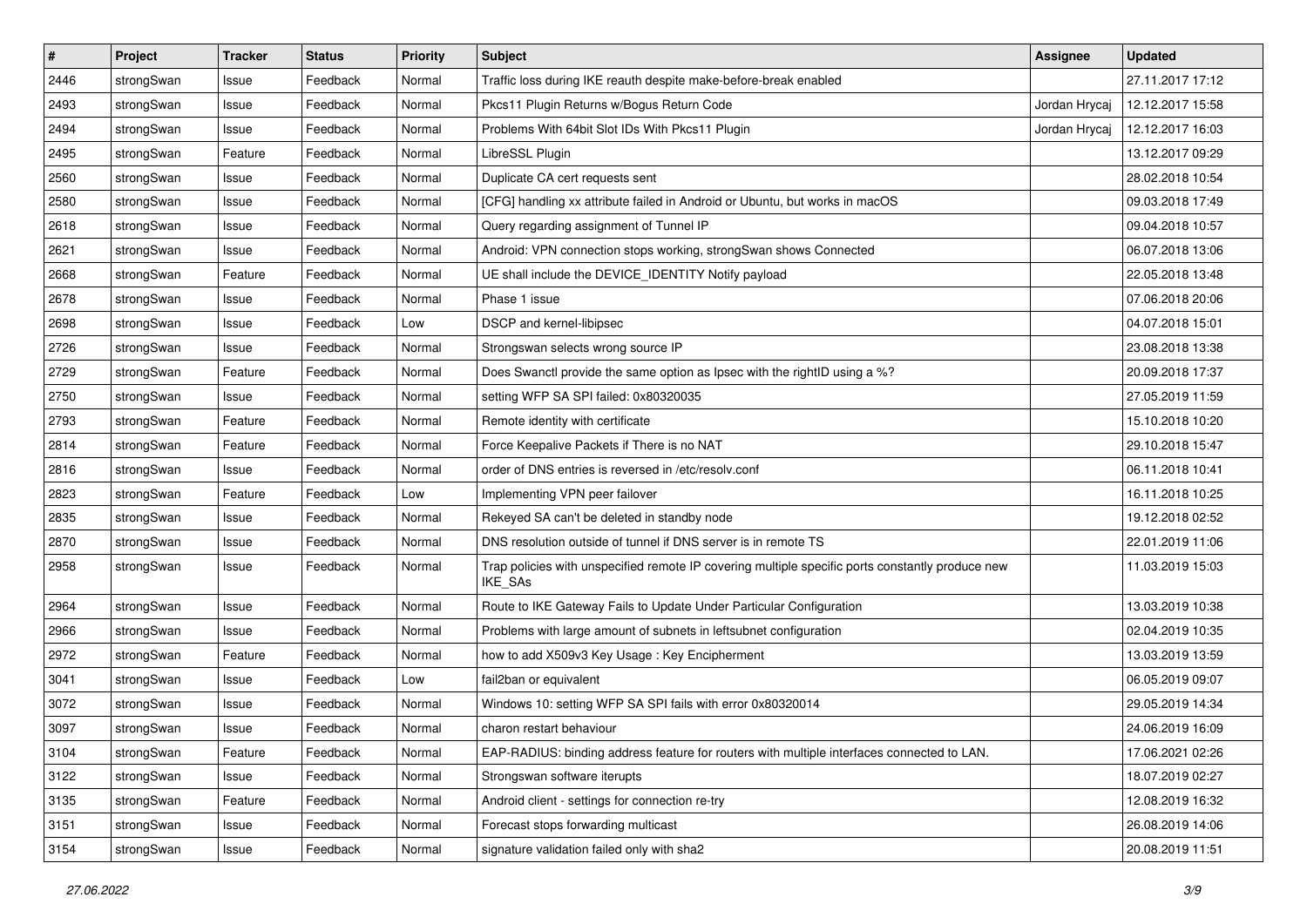| $\vert$ # | Project    | <b>Tracker</b> | <b>Status</b> | <b>Priority</b> | Subject                                                                                 | <b>Assignee</b>                 | <b>Updated</b>   |
|-----------|------------|----------------|---------------|-----------------|-----------------------------------------------------------------------------------------|---------------------------------|------------------|
| 3162      | strongSwan | Feature        | Feedback      | Normal          | Strongswan Android support for default DNS suffixes (UNITY_DEF_DOMAIN flag)             |                                 | 29.08.2019 10:29 |
| 3254      | strongSwan | Issue          | Feedback      | Normal          | Log level in android level                                                              |                                 | 08.11.2019 08:36 |
| 3268      | strongSwan | Issue          | Feedback      | Normal          | Traffic disruption -- policy-based VPN to AWS VPN service                               |                                 | 15.11.2019 16:53 |
| 3276      | strongSwan | Feature        | Feedback      | Low             | N1_MODE_CAPABILITY                                                                      |                                 | 21.11.2019 16:49 |
| 3282      | strongSwan | Issue          | Feedback      | Normal          | Android VPN client keeps retrying in airplane mode                                      |                                 | 29.11.2019 16:06 |
| 3285      | strongSwan | <b>Bug</b>     | Feedback      | Normal          | Virtual IPs on FreeBSD cannot set IPv6 addresses                                        |                                 | 02.11.2021 11:04 |
| 3291      | strongSwan | Issue          | Feedback      | Normal          | IPSec IKEv2 Client to VPN service 2                                                     | <b>Tobias</b><br><b>Brunner</b> | 16.08.2020 12:58 |
| 3304      | strongSwan | Issue          | Feedback      | Normal          | Found unsupported critical X.509 extension: X509v3 Name Constraints                     |                                 | 13.01.2020 14:50 |
| 3307      | strongSwan | Issue          | Feedback      | Normal          | Probable non compliance with RFC 7296 wrt traffic selector narrowing?                   |                                 | 14.01.2020 16:19 |
| 3341      | strongSwan | Bug            | Feedback      | Normal          | Application Icon missing on firestick 4K                                                | <b>Tobias</b><br><b>Brunner</b> | 20.02.2020 09:31 |
| 3342      | strongSwan | Issue          | Feedback      | Normal          | Certain fields in Storngswan on Firestick4K are not editable                            |                                 | 20.02.2020 09:36 |
| 3366      | strongSwan | Issue          | Feedback      | Normal          | Uninstall "any" trap policy if start_action=trap with virtual IPs is used               |                                 | 13.03.2020 14:57 |
| 3377      | strongSwan | Issue          | Feedback      | Normal          | Interface ID not configured during HA synchronization                                   |                                 | 18.03.2020 10:15 |
| 3389      | strongSwan | Issue          | Feedback      | Normal          | Child SAs not getting created after rekeying                                            |                                 | 30.03.2020 15:45 |
| 3392      | strongSwan | Issue          | Feedback      | Normal          | mark=%unique and no Internet-connection with VPN                                        |                                 | 31.07.2020 15:26 |
| 3400      | strongSwan | Issue          | Feedback      | Normal          | Windows 10 IKEv2 rekeying fails                                                         |                                 | 16.04.2020 17:08 |
| 3403      | strongSwan | Issue          | Feedback      | Normal          | IKEv2 natd false detection                                                              |                                 | 09.04.2020 14:19 |
| 3422      | strongSwan | Feature        | Feedback      | Normal          | Allow multiple local.id to be specified in a single connection?                         |                                 | 23.04.2020 13:19 |
| 3442      | strongSwan | Issue          | Feedback      | Normal          | Apply policy based on network interface in transport mode                               |                                 | 13.05.2020 10:53 |
| 3490      | strongSwan | Issue          | Feedback      | Normal          | Selecting incorrect auth mode for IKEv1                                                 |                                 | 21.07.2020 21:26 |
| 3496      | strongSwan | Issue          | Feedback      | Normal          | Route-based VPN - transport mode                                                        |                                 | 11.02.2021 09:55 |
| 3498      | strongSwan | Issue          | Feedback      | Normal          | FreeBSD + dhcp+farp plugin                                                              |                                 | 22.01.2021 10:44 |
| 3499      | strongSwan | Issue          | Feedback      | Normal          | ISAKMP Signature hash algorithm / EAP-TLS Authentification                              |                                 | 30.06.2020 10:40 |
| 3500      | strongSwan | Issue          | Feedback      | Normal          | swanctl --list-cert not listing all certs                                               |                                 | 29.06.2020 15:25 |
| 3516      | strongSwan | Issue          | Feedback      | Normal          | Close IKE_SA after expiry without rekey/reauth                                          |                                 | 20.07.2020 19:32 |
| 3536      | strongSwan | Issue          | Feedback      | Normal          | When Create multiple tunnels restart ipsec service will establish fail.                 |                                 | 03.09.2020 13:58 |
| 3537      | strongSwan | Issue          | Feedback      | Normal          | IPv6 Packets are not transferred from server to client through IPSec using RPC protocol |                                 | 01.09.2020 12:50 |
| 3552      | strongSwan | Issue          | Feedback      | Normal          | Internet disconnects after once VPN is established                                      |                                 | 30.08.2020 05:35 |
| 3558      | strongSwan | Issue          | Feedback      | Normal          | deleting half open IKE_SA with x.x.x.x after timeout with iOS device                    |                                 | 05.09.2020 21:23 |
| 3560      | strongSwan | Issue          | Feedback      | Normal          | PSK tunnel working - Cert fails with fragmention errors                                 | Tobias<br><b>Brunner</b>        | 11.09.2020 14:15 |
| 3561      | strongSwan | Issue          | Feedback      | Normal          | Azure P2S VPN Linux connection error                                                    |                                 | 15.09.2020 12:22 |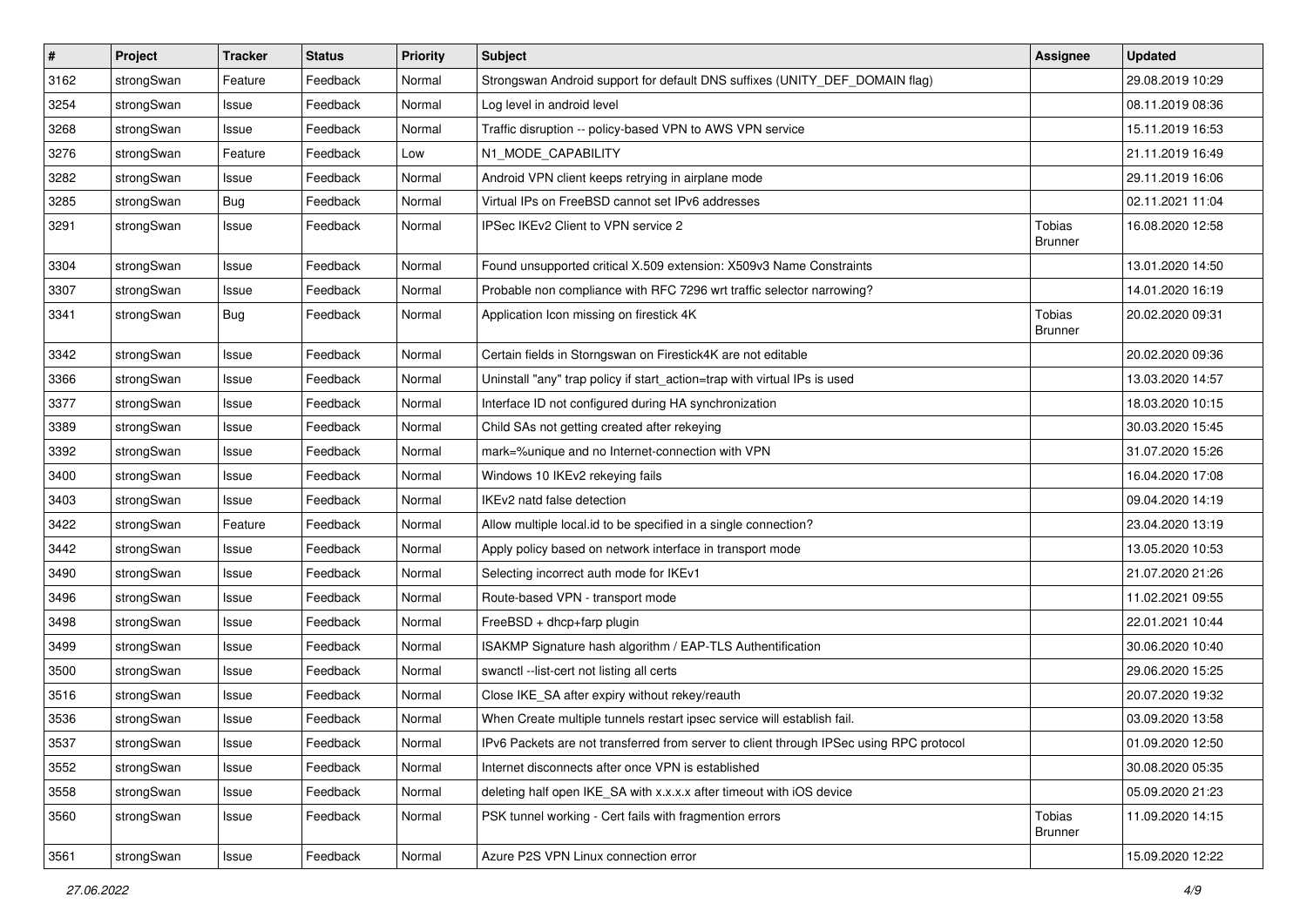| $\overline{\boldsymbol{H}}$ | Project    | <b>Tracker</b> | <b>Status</b> | <b>Priority</b> | <b>Subject</b>                                                                                               | <b>Assignee</b>                 | <b>Updated</b>   |
|-----------------------------|------------|----------------|---------------|-----------------|--------------------------------------------------------------------------------------------------------------|---------------------------------|------------------|
| 3564                        | strongSwan | Issue          | Feedback      | Normal          | Out of order packets are generated if strong swan is running on multiple cores                               |                                 | 16.09.2020 10:01 |
| 3565                        | strongSwan | Issue          | Feedback      | Normal          | Filtering out logs or plugin in to do so                                                                     |                                 | 16.09.2020 11:45 |
| 3566                        | strongSwan | Issue          | Feedback      | Normal          | Number of simultaneous connections limited to 1000 in a cluster                                              |                                 | 18.09.2020 09:46 |
| 3568                        | strongSwan | Issue          | Feedback      | Normal          | vpn connection is unstable                                                                                   |                                 | 23.09.2020 16:28 |
| 3573                        | strongSwan | Issue          | Feedback      | Normal          | ike2 and transit traffic                                                                                     |                                 | 05.10.2020 10:55 |
| 3575                        | strongSwan | Issue          | Feedback      | Normal          | Tunnel of IPv6 Over IPv4 not accespting Jumbo Packets                                                        |                                 | 23.09.2020 16:44 |
| 3576                        | strongSwan | Issue          | Feedback      | Normal          | strongswan on openwrt virtual ip inside ipsec tunnel                                                         |                                 | 25.09.2020 17:01 |
| 3577                        | strongSwan | Issue          | Feedback      | Normal          | StrongSwan Connection adding and deleting over network.                                                      |                                 | 28.09.2020 15:13 |
| 3578                        | strongSwan | Issue          | Feedback      | Normal          | ipsec connection to FortiClient VPN                                                                          |                                 | 28.09.2020 15:08 |
| 3580                        | strongSwan | Issue          | Feedback      | Normal          | encapsulation and packets not routing into tunnel problems                                                   |                                 | 02.10.2020 10:03 |
| 3584                        | strongSwan | Issue          | Feedback      | Normal          | Separate ipsec.conf file per conn and separate ipsec.secrets file per conn                                   | Tobias<br><b>Brunner</b>        | 30.09.2020 17:06 |
| 3588                        | strongSwan | Issue          | Feedback      | Normal          | VPN setup over 4G                                                                                            |                                 | 08.10.2020 14:13 |
| 3592                        | strongSwan | Issue          | Feedback      | Normal          | Tunnel reported as established but log show "found encrypted payload, but no transform set"                  |                                 | 20.10.2020 10:37 |
| 3593                        | strongSwan | Issue          | Feedback      | Normal          | Need variable tracking make_before_break state into updown scripts                                           |                                 | 13.10.2020 09:59 |
| 3594                        | strongSwan | Issue          | Feedback      | Normal          | How to see the traffic at ESP in UDP SPIs and forwarding rule                                                | <b>Tobias</b><br><b>Brunner</b> | 15.10.2020 13:57 |
| 3596                        | strongSwan | Issue          | Feedback      | Normal          | no issuer certificate found for                                                                              |                                 | 21.10.2020 03:27 |
| 3597                        | strongSwan | Issue          | Feedback      | Normal          | IPSec Client on CentOS 8 - Can't connect using ShrewSoft VPN config file                                     |                                 | 21.10.2020 16:38 |
| 3598                        | strongSwan | Issue          | Feedback      | Normal          | swanctl on Windows: Support aborting execution                                                               |                                 | 19.10.2020 15:01 |
| 3603                        | strongSwan | Issue          | Feedback      | Normal          | dns issue in config mode                                                                                     |                                 | 20.10.2020 11:50 |
| 3604                        | strongSwan | Issue          | Feedback      | Normal          | Email Notification on down status                                                                            |                                 | 21.10.2020 10:54 |
| 3606                        | strongSwan | Issue          | Feedback      | Normal          | Using ipsec tunnel from "foreign" subnet                                                                     | Noel Kuntze                     | 26.10.2020 12:23 |
| 3607                        | strongSwan | Issue          | Feedback      | Normal          | statusall option reports transport established two or three times per IP at start-up                         |                                 | 27.10.2020 16:48 |
| 3609                        | strongSwan | Issue          | Feedback      | Normal          | Potential DNS server IP address conflicts                                                                    |                                 | 26.10.2020 11:12 |
| 3610                        | strongSwan | Issue          | Feedback      | Normal          | farp plugin conflicts with DHCP service                                                                      |                                 | 26.10.2020 18:06 |
| 3611                        | strongSwan | Issue          | Feedback      | Normal          | Unable to Send Traffic Using NAT on EC2 Instance                                                             |                                 | 27.10.2020 16:35 |
| 3613                        | strongSwan | Issue          | Feedback      | Low             | Load-test jobs scheduled after tunnels are terminated                                                        |                                 | 28.10.2020 12:06 |
| 3614                        | strongSwan | Issue          | Feedback      | Normal          | Certificate renewal for about to expire certificates                                                         |                                 | 30.10.2020 13:30 |
| 3616                        | strongSwan | Issue          | Feedback      | Normal          | With Strongswan 5.7.2, unique=never not allowing multiple clients to establish tunnels with same<br>identity |                                 | 05.11.2020 12:32 |
| 3617                        | strongSwan | Issue          | Feedback      | Normal          | full-offload swanctl.conf                                                                                    |                                 | 03.11.2020 17:24 |
| 3618                        | strongSwan | Issue          | Feedback      | Normal          | Use side-band to configure strongswan's                                                                      |                                 | 09.11.2020 10:38 |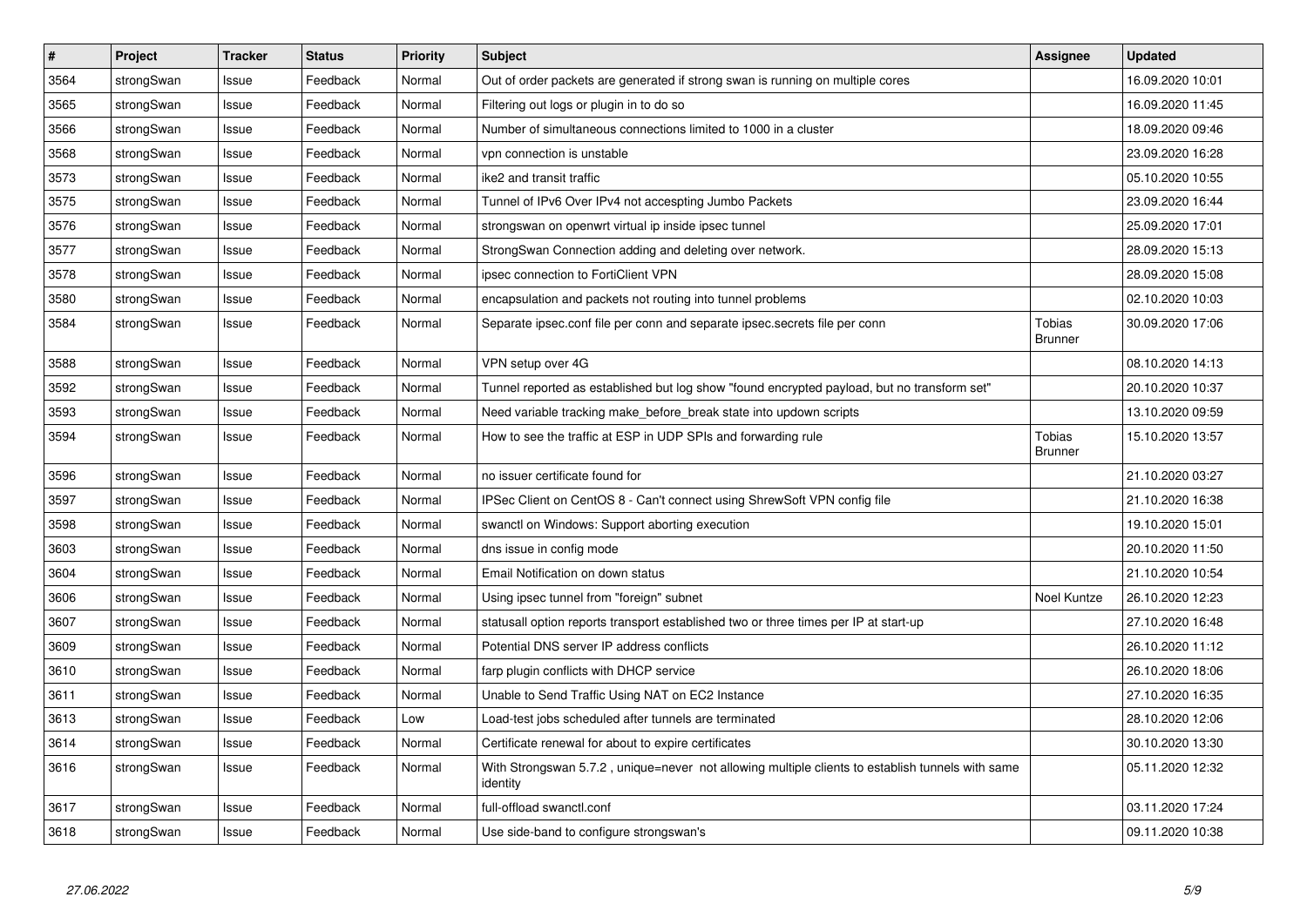| #    | Project    | <b>Tracker</b> | <b>Status</b> | <b>Priority</b> | <b>Subject</b>                                                                                                                      | Assignee                 | <b>Updated</b>   |
|------|------------|----------------|---------------|-----------------|-------------------------------------------------------------------------------------------------------------------------------------|--------------------------|------------------|
| 3620 | strongSwan | Issue          | Feedback      | Normal          | L2TP/IPSEC ipsec.conf setting                                                                                                       | Tobias<br><b>Brunner</b> | 12.11.2020 10:14 |
| 3625 | strongSwan | Issue          | Feedback      | Normal          | Always on VPN when the client is on the same LAN as the VPN server                                                                  |                          | 10.11.2020 18:45 |
| 3626 | strongSwan | Issue          | Feedback      | Low             | "Always On VPN" not available in Fire TV 4k                                                                                         | Tobias<br><b>Brunner</b> | 11.11.2020 12:41 |
| 3628 | strongSwan | Issue          | Feedback      | Normal          | Constant `retransmit` while establishing CHILD_SA                                                                                   |                          | 16.11.2020 10:14 |
| 3629 | strongSwan | Issue          | Feedback      | Normal          | IPSec enc only on specific dport/proto                                                                                              |                          | 16.11.2020 10:04 |
| 3630 | strongSwan | Issue          | Feedback      | Normal          | The certificate is loaded but not used.                                                                                             |                          | 18.11.2020 10:29 |
| 3636 | strongSwan | Issue          | Feedback      | Normal          | Tor behind VPN                                                                                                                      | Tobias<br><b>Brunner</b> | 23.11.2020 14:09 |
| 3640 | strongSwan | Issue          | Feedback      | Normal          | Problem surfing via VPN form Android APK on a sepcific Mobile Operator                                                              |                          | 26.11.2020 11:43 |
| 3642 | strongSwan | Issue          | Feedback      | Normal          | How to distinguish encapsulated packets from different interfaces                                                                   |                          | 30.11.2020 09:38 |
| 3643 | strongSwan | Issue          | Feedback      | Normal          | Strongswan and FRR NHRP                                                                                                             |                          | 01.12.2020 10:55 |
| 3647 | strongSwan | Issue          | Feedback      | Normal          | Is it possible to receive INTERNAL_IP4_SUBNET attributes in updown scripts                                                          |                          | 02.12.2020 17:06 |
| 3650 | strongSwan | Issue          | Feedback      | Normal          | HA behaves very strange                                                                                                             |                          | 04.12.2020 08:53 |
| 3652 | strongSwan | Issue          | Feedback      | Normal          | In strongswan ipsec.conf, how to set the "ike" parameters so that it can support all hash Algorithm<br>and DH group server support? |                          | 08.12.2020 12:35 |
| 3653 | strongSwan | Feature        | Feedback      | Normal          | Is there any possibility to pass any non-standard parameters for tunnels (ike or child sa) for use by<br>custom plugin?             |                          | 08.12.2020 11:03 |
| 3654 | strongSwan | Issue          | Feedback      | Normal          | The L2tp/ipsec tunnel interface will not be delete when the connect abnormal interrupt.                                             |                          | 08.12.2020 12:24 |
| 3662 | strongSwan | Issue          | Feedback      | Normal          | unamed session                                                                                                                      |                          | 04.01.2021 11:32 |
| 3663 | strongSwan | Issue          | Feedback      | Normal          | Multiple ways to end up with duplicate / redundant child SA entries                                                                 |                          | 06.01.2021 16:15 |
| 3665 | strongSwan | Issue          | Feedback      | Normal          | When there is data flow, the VPN tunnel will not automatically connect                                                              | Tobias<br><b>Brunner</b> | 05.01.2021 16:26 |
| 3668 | strongSwan | Issue          | Feedback      | Normal          | Configuring the strongSwan Helm chart on openshift                                                                                  | Tobias<br><b>Brunner</b> | 07.01.2021 16:33 |
| 3669 | strongSwan | Issue          | Feedback      | Normal          | Failed connection to IKE_SA (Checkpoint Server)                                                                                     |                          | 08.01.2021 17:58 |
| 3670 | strongSwan | Issue          | Feedback      | Normal          | Can routing rules be changed without terminating and re-initiating the tunnel                                                       |                          | 12.08.2021 14:29 |
| 3671 | strongSwan | Issue          | Feedback      | Normal          | Windows client failed with 13843 against Strongswan via SQL backend                                                                 |                          | 13.01.2021 14:43 |
| 3672 | strongSwan | Issue          | Feedback      | Normal          | ESP connection over IPv6                                                                                                            |                          | 14.01.2021 17:04 |
| 3673 | strongSwan | Issue          | Feedback      | Normal          | IKEv2/IPSec MSCHAPv2 fails on Android 11 (API 30).                                                                                  | Tobias<br><b>Brunner</b> | 17.01.2021 07:25 |
| 3678 | strongSwan | Issue          | Feedback      | Normal          | IKE authentication credentials are unacceptable - Ubuntu Server - Windows 10 client                                                 |                          | 19.01.2021 18:29 |
| 3680 | strongSwan | Issue          | Feedback      | Normal          | How to unload a paritcular certificate from strongswan.                                                                             | Tobias<br><b>Brunner</b> | 27.01.2021 09:28 |
| 3682 | strongSwan | Issue          | Feedback      | Normal          | Is there a way to mark special case traffic bypass the traffic selectors?                                                           |                          | 03.02.2021 16:44 |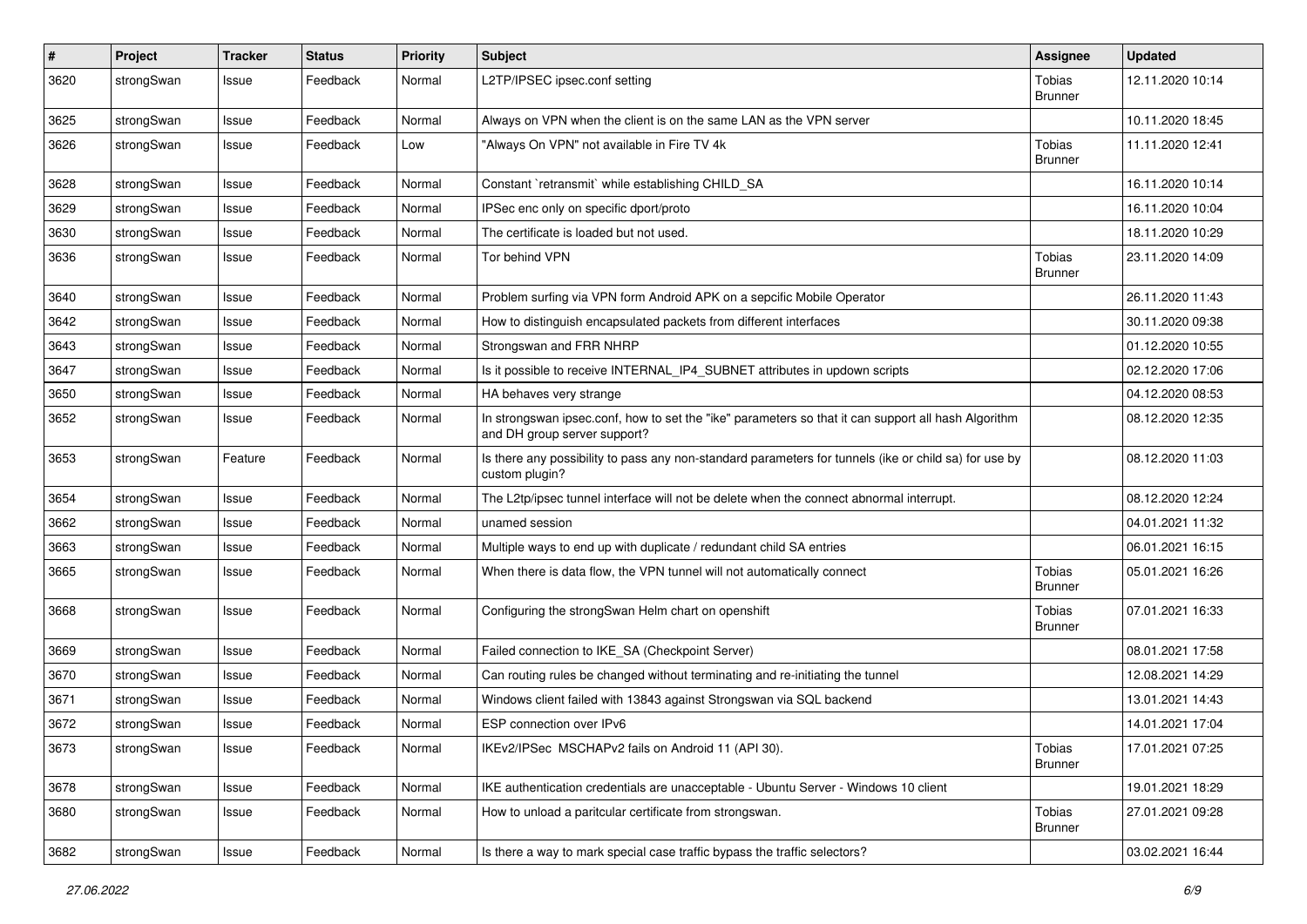| $\vert$ # | Project    | <b>Tracker</b> | <b>Status</b> | <b>Priority</b> | <b>Subject</b>                                                                                           | <b>Assignee</b>                 | <b>Updated</b>   |
|-----------|------------|----------------|---------------|-----------------|----------------------------------------------------------------------------------------------------------|---------------------------------|------------------|
| 3683      | strongSwan | Issue          | Feedback      | Normal          | IKEV2 connection fail to rekey process                                                                   |                                 | 28.01.2021 13:25 |
| 3685      | strongSwan | Issue          | Feedback      | Normal          | giving up after 5 retransmits                                                                            |                                 | 03.02.2021 16:59 |
| 3686      | strongSwan | Issue          | Feedback      | Normal          | Site to clients IPsec and private IP                                                                     |                                 | 04.02.2021 11:11 |
| 3687      | strongSwan | Issue          | Feedback      | Normal          | Strongswan ipsec do not forward package to host                                                          |                                 | 02.02.2021 14:40 |
| 3689      | strongSwan | Feature        | Feedback      | Normal          | Auto-connect on Wi-Fi network.                                                                           |                                 | 03.02.2021 16:32 |
| 3692      | strongSwan | Issue          | Feedback      | Normal          | Failing IPsec Phase 2 connection between Centos 7 VPS and Cisco ASA5540                                  |                                 | 04.02.2021 16:29 |
| 129       | strongSwan | Feature        | Assigned      | Normal          | Relations between ike/child/peer_cfg                                                                     | Martin Willi                    | 06.02.2012 10:50 |
| 173       | strongSwan | Feature        | Assigned      | Normal          | Support for IP address ranges in traffic selectors                                                       | <b>Tobias</b><br><b>Brunner</b> | 14.06.2012 11:31 |
| 193       | strongSwan | Bug            | Assigned      | High            | Race condition between acquire jobs and Mobike update while switching WLANs                              | <b>Tobias</b><br><b>Brunner</b> | 16.05.2012 12:18 |
| 2189      | strongSwan | Feature        | Assigned      | Normal          | Support RFC 8229: TCP Encapsulation of IKE and IPsec Packets                                             | <b>Tobias</b><br><b>Brunner</b> | 05.06.2020 19:48 |
| 38        | strongSwan | Feature        | <b>New</b>    | Low             | OCSP in IKE payload, RFC4806                                                                             |                                 | 19.12.2014 14:20 |
| 87        | strongSwan | Feature        | New           | Normal          | IPsec Multicast Support                                                                                  |                                 | 19.12.2014 14:20 |
| 215       | strongSwan | Feature        | <b>New</b>    | Normal          | strongswan NetworkManager plugin: make the "normal" ipsec configuration usable                           |                                 | 12.08.2012 04:47 |
| 312       | strongSwan | Feature        | <b>New</b>    | Normal          | Feature Request: Option to limit or disable sending of ADDITIONAL_*_ADDRESS list for MOBIKE<br>Responder |                                 | 13.03.2013 19:19 |
| 357       | strongSwan | Issue          | <b>New</b>    | Normal          | Lifetime in case of IKEv1                                                                                |                                 | 18.05.2015 10:40 |
| 368       | strongSwan | Feature        | New           | Low             | Add support for UNITY_DEF_DOMAIN mode config and pass domain to resolvconf                               |                                 | 27.07.2013 01:25 |
| 397       | strongSwan | Bug            | <b>New</b>    | High            | Receive TS_UNACCEPTABLE errors                                                                           |                                 | 31.05.2017 00:35 |
| 522       | strongSwan | Issue          | New           | Normal          | Mac OS X native application won't update network interface for DNS lookups                               |                                 | 08.07.2014 10:23 |
| 541       | strongSwan | Issue          | New           | Normal          | List of servers in client config (Failover)                                                              |                                 | 13.08.2014 15:10 |
| 619       | strongSwan | Issue          | <b>New</b>    | Normal          | pki --issue should have an --out option                                                                  |                                 | 15.06.2014 00:26 |
| 628       | strongSwan | Issue          | New           | Normal          | Windows Phone 8.1 - Certificate Pattern Matching                                                         |                                 | 30.06.2014 14:06 |
| 640       | strongSwan | Feature        | New           | Normal          | Provide an init_once() abstraction layer                                                                 |                                 | 10.07.2014 15:10 |
| 641       | strongSwan | Feature        | New           | Normal          | kernel-iph virtual IP support and IKE routing lookups ignoring IPsec routes                              |                                 | 10.07.2014 15:11 |
| 642       | strongSwan | Feature        | <b>New</b>    | Normal          | Windows Named Pipe stream and service                                                                    |                                 | 10.07.2014 15:11 |
| 643       | strongSwan | Feature        | New           | Normal          | CNG/Bcrypt native Windows crypto plugin                                                                  |                                 | 10.07.2014 15:12 |
| 644       | strongSwan | Feature        | New           | Normal          | Non-monolithic Windows build                                                                             |                                 | 10.07.2014 15:12 |
| 645       | strongSwan | Feature        | New           | Normal          | Support HeapAlloc() and friends in leak-detective                                                        |                                 | 10.07.2014 15:12 |
| 697       | strongSwan | Issue          | New           | Normal          | HA: nodes fail to sync data because of UDP packet drops                                                  |                                 | 09.09.2014 14:29 |
| 702       | strongSwan | Issue          | New           | Normal          | ipsec route mode, Strongswan as responder may result collsion in INIT exchange. and ike                  |                                 | 12.09.2014 16:34 |
| 725       | strongSwan | Issue          | New           | High            | Mediation connection get stuck if peer is not online                                                     |                                 | 03.10.2014 12:02 |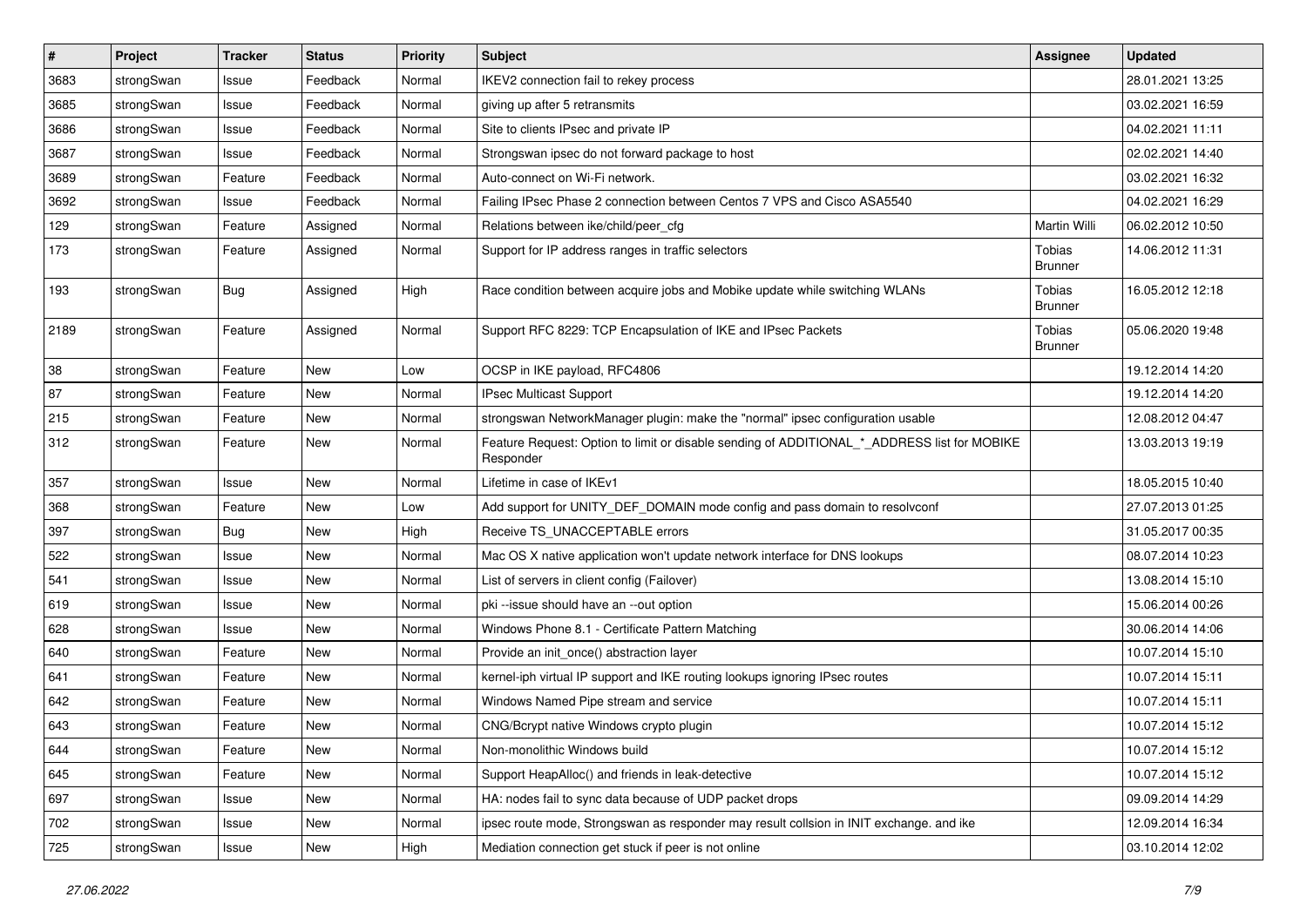| $\sharp$ | Project    | <b>Tracker</b> | <b>Status</b> | <b>Priority</b> | <b>Subject</b>                                                                          | <b>Assignee</b> | <b>Updated</b>   |
|----------|------------|----------------|---------------|-----------------|-----------------------------------------------------------------------------------------|-----------------|------------------|
| 730      | strongSwan | Issue          | New           | Normal          | NAT-NAT fallback                                                                        |                 | 09.10.2014 12:40 |
| 746      | strongSwan | Feature        | <b>New</b>    | Normal          | Different radius server(s) for accounting                                               |                 | 22.10.2014 12:23 |
| 766      | strongSwan | Feature        | New           | Normal          | Make retransmit settings tunable by connection                                          |                 | 14.11.2014 10:02 |
| 777      | strongSwan | Issue          | New           | Normal          | column length in attributes table of strongswan database is too short                   |                 | 25.11.2014 20:46 |
| 923      | strongSwan | Issue          | <b>New</b>    | Normal          | MOBIKE not working on HA cluster                                                        |                 | 09.04.2015 09:46 |
| 926      | strongSwan | Issue          | New           | Normal          | HA: resync errors when a node is joining a cluster                                      |                 | 10.04.2015 15:05 |
| 927      | strongSwan | Feature        | New           | Normal          | Charon: Implement route events and add an consumer in updown plugin                     |                 | 11.04.2015 12:02 |
| 930      | strongSwan | Feature        | New           | Normal          | Option to have non-sequential v6 roadwarrior addresses                                  |                 | 12.01.2016 16:36 |
| 973      | strongSwan | Issue          | New           | Normal          | IKEv2 dpd + auto=route + tunnel downtime cause additional CHILD_SAs                     |                 | 29.05.2015 17:40 |
| 974      | strongSwan | Issue          | <b>New</b>    | Normal          | Charon crash on Mac OS with IPv6 Virtual IP                                             |                 | 26.08.2021 21:07 |
| 994      | strongSwan | Bug            | New           | Urgent          | same rekey time for ike and child causes tunnel deletion for ikey1 in 5.2.2 version     |                 | 12.06.2015 12:31 |
| 1057     | strongSwan | Feature        | <b>New</b>    | Normal          | conn switching based on eap identity                                                    |                 | 24.03.2020 10:14 |
| 1081     | strongSwan | Feature        | New           | Normal          | Active/standby VPN Gateway Failover                                                     |                 | 21.08.2015 22:01 |
| 1165     | strongSwan | Issue          | New           | Normal          | StrongSwan Virtual Ip problem                                                           | Martin Willi    | 19.10.2015 23:59 |
| 1207     | strongSwan | Feature        | <b>New</b>    | Normal          | Add more than 2 hosts support to HA plugin and make it configurable                     |                 | 08.12.2015 05:05 |
| 1251     | strongSwan | Feature        | New           | Normal          | FreeBSD HA                                                                              |                 | 11.01.2016 22:01 |
| 1265     | strongSwan | Feature        | New           | Normal          | An option to disable NAT-T                                                              |                 | 23.06.2021 19:41 |
| 1271     | strongSwan | Issue          | New           | Normal          | X.509 UTF-8 support                                                                     |                 | 17.01.2016 14:39 |
| 1289     | strongSwan | Issue          | New           | Normal          | HA plugin should sync last sent packet                                                  |                 | 01.02.2016 13:59 |
| 2112     | strongSwan | Issue          | New           | Normal          | Broadcast packets are not relayed from Lan to Vpn clilent                               |                 | 14.09.2016 14:18 |
| 2178     | strongSwan | Issue          | New           | Normal          | ha and updown                                                                           |                 | 01.12.2016 13:53 |
| 2260     | strongSwan | Issue          | New           | Normal          | Number of CHILD_SA for a single connection grows over time                              |                 | 28.02.2017 13:46 |
| 2361     | strongSwan | Feature        | <b>New</b>    | Normal          | Import .sswan files from NetworkManager                                                 |                 | 12.06.2017 15:25 |
| 2432     | strongSwan | Issue          | New           | Normal          | PLUTO_ME can be different for up-client and down-client                                 |                 | 21.09.2017 11:57 |
| 2459     | strongSwan | Issue          | <b>New</b>    | High            | updown script deleted firewall rules at down-client in make-before-break responder side |                 | 05.11.2017 19:13 |
| 2464     | strongSwan | Issue          | New           | Normal          | How to Loadbalance strongswan IPsec via NGINX?                                          |                 | 12.11.2017 19:16 |
| 2671     | strongSwan | Issue          | New           | Normal          | Passing user-supplied cerificate file names to charon-nm is problematic                 |                 | 23.05.2018 21:27 |
| 2682     | strongSwan | Issue          | New           | Normal          | IMV/IMC (re)Attestation                                                                 |                 | 07.06.2018 21:25 |
| 2691     | strongSwan | Issue          | New           | Normal          | Strongswan and KSOFTIRQ cpu utilization                                                 |                 | 26.06.2018 14:34 |
| 2701     | strongSwan | Issue          | New           | Normal          | Low bandwidth when Iperfing data thorugh IPSEC tunnel                                   |                 | 07.07.2020 13:38 |
| 2707     | strongSwan | Feature        | New           | Normal          | More attributes taken/translated from radius attributes                                 |                 | 14.07.2018 15:21 |
| 2727     | strongSwan | Feature        | New           | Low             | single pair of selectors per CHILD_SA                                                   |                 | 23.08.2018 12:08 |
| 2854     | strongSwan | Feature        | New           | Low             | Srongswan doesn't sending RADIUS Accounting-On/Off on start up / shutdown               |                 | 10.12.2018 10:19 |